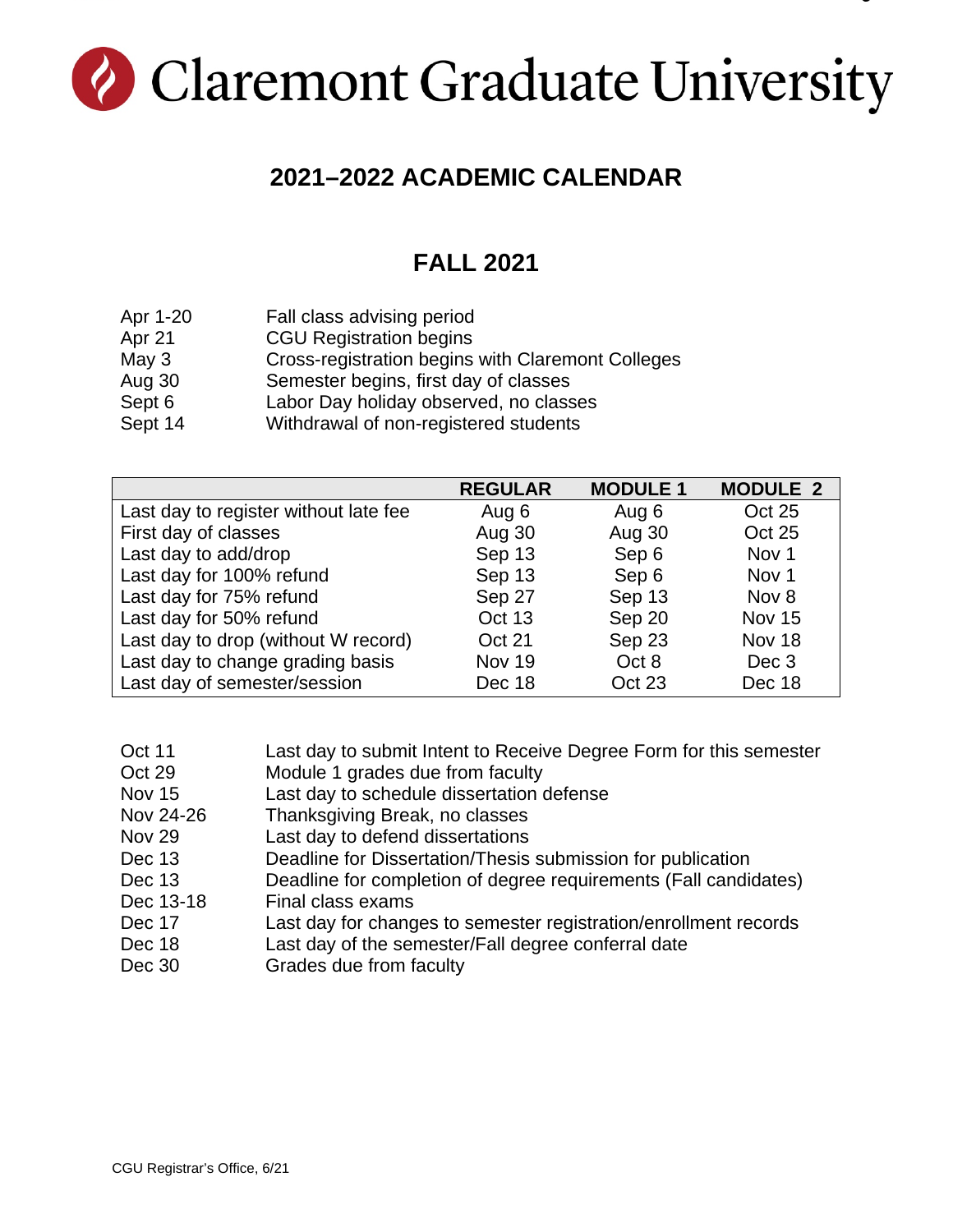## Claremont Graduate University

## **2021-2022 ACADEMIC CALENDAR, continued**

#### **SPRING 2022**

- Nov 1-16 Spring/Summer class advising period
- Nov 17 CGU Registration begins
- Nov 22 Cross-registration begins with Claremont Colleges
- Jan 17 Martin Luther King Jr. holiday observed, campus closed
- Jan 18 Semester begins, first day of classes
- Feb 1 Withdrawal of non-registered students

|                                       | <b>REGULAR</b>    | <b>MODULE 1</b>   | <b>MODULE 2</b> |
|---------------------------------------|-------------------|-------------------|-----------------|
| Last day to register without late fee | Dec 10            | Dec 10            | <b>Mar 21</b>   |
| First day of classes                  | Jan 18            | Jan 18            | <b>Mar 21</b>   |
| Last day to add/drop                  | Jan 31            | Jan 24            | Mar 28          |
| Last day for 100% refund              | Jan 31            | Jan 24            | Mar 28          |
| Last day for 75% refund               | Feb 14            | Jan 31            | Apr 4           |
| Last day for 50% refund               | Feb <sub>28</sub> | Feb <sub>7</sub>  | Apr 11          |
| Last day to drop (without W record)   | <b>Mar 10</b>     | Feb 10            | Apr 14          |
| Last day to change grading basis      | Apr 8             | Feb <sub>25</sub> | Apr 29          |
| Last day of semester/session          | May 14            | <b>Mar 12</b>     | May 14          |

- Feb 7 Last day to submit Intent to Receive Degree Forms for this semester
- Mar 14-19 Spring Break, no classes
- Mar 21 Last day to schedule dissertation defense
- Mar 24 Module 1 grades due from faculty
- Mar 25 Cesar Chavez Holiday observed, campus closed
- Apr 4 Last day to defend dissertations
- Apr 18 Deadline for Dissertation/Thesis submission for publication
- Apr 18 Deadline for completion of degree requirements (Spring candidates)
- May 9-14 Final class exams
- May 13 Last day for changes to semester registration/enrollment records
- May 14 Commencement/Last day of semester/Spring degrees conferral date
- May 20 Grades due from faculty